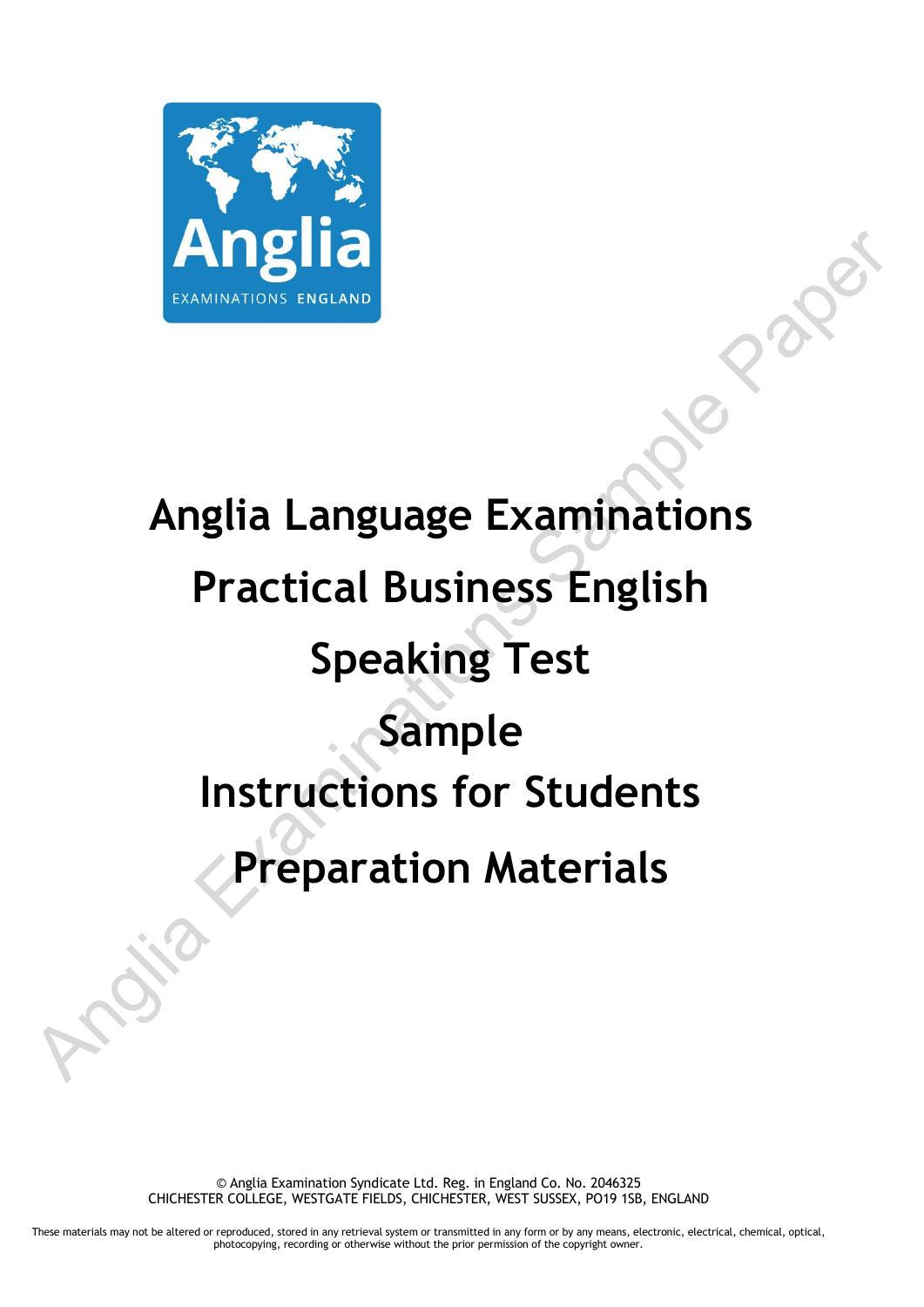# **Procedure**

The Anglia Practical Business English Speaking Test has three parts and should take about 12 minutes to complete. The examiner will ask you a number of questions. The examination is recorded on an MP3 file and sent to Chichester College, where your work will be moderated.

After the examination, you may not return to the candidates who still have to take the exam.

# **Part One: up to 2 minutes**

Introduce yourself to the examiner (give your name and number.)

You will be asked several questions.

Sample questions:

- Why are you taking this examination?
- What are your hobbies / interests / sports?
- Do you work or are you a student?
- What are your ambitions for the future?

### **Part Two: up to 5 minutes**

This is a conversation with your examiner about a product or service that you have chosen beforehand. You are a front-office worker and must be able to answer simple questions about your product or service. You should bring product information to the exam. This may be a brochure, leaflet, advertisement, extract from an instruction manual and so on. After the examination, you may not return to the candidates who still have to take the<br>
exam.<br>
Part One: up to 2 minutes<br>
Introduce yourself to the examiner (give your name and number.)<br>
You will be asked several questions

# **Part Three: up to 5 minutes**

For this part of the test you should bring a brochure / printed webpage about a particular company. You work for the chosen company / organisation. You will get a phone call from an overseas client (the examiner), who wants to make an appointment to visit your company.

You will be expected to answer questions.